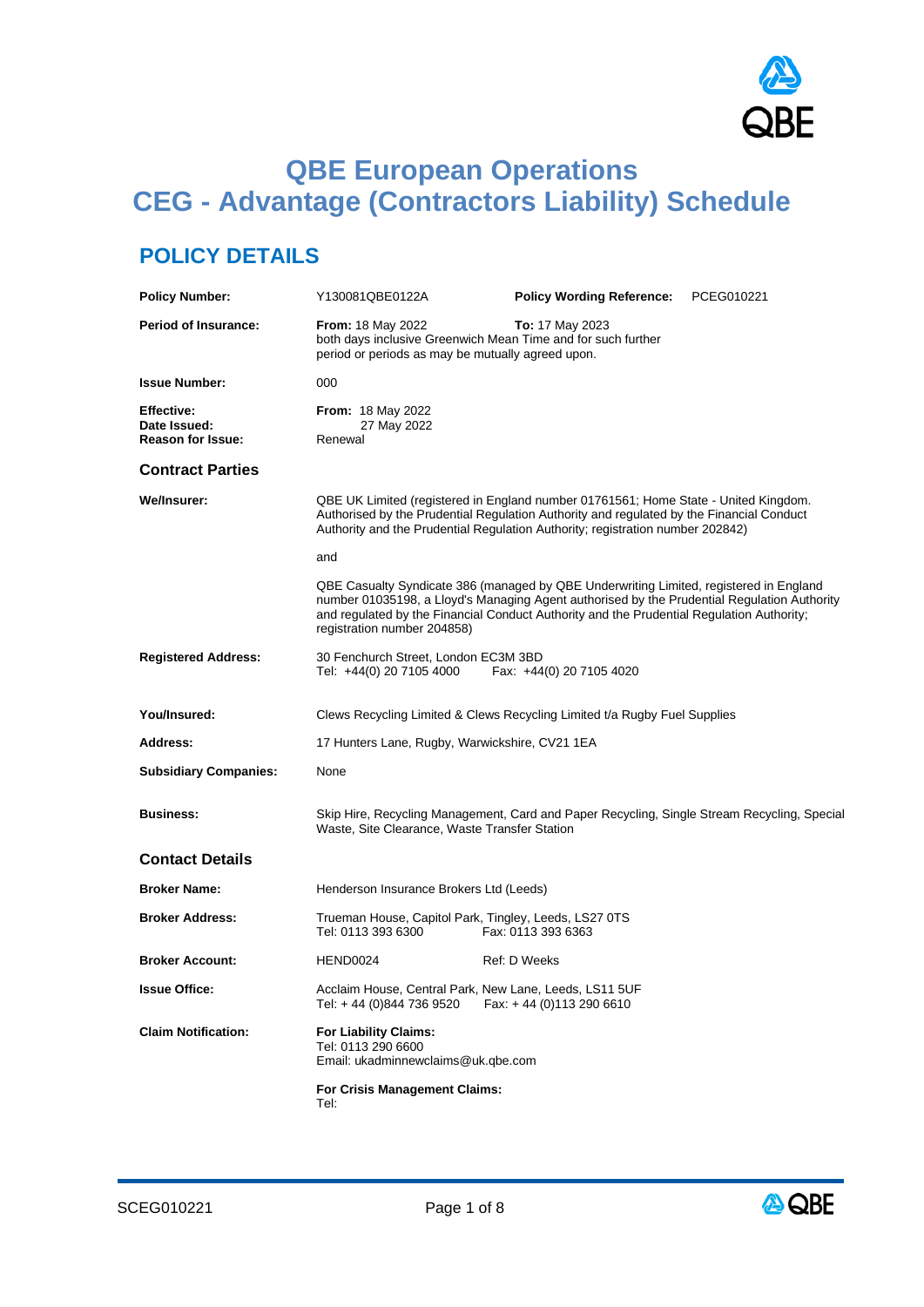

### **EMPLOYERS' LIABILITY LIMITS AND SUB-LIMITS OF INDEMNITY**

| <b>Insured section</b>                                                           | <b>INCLUDED or NOT</b><br><b>INCLUDED</b>   | <b>LIMIT OF INDEMNITY</b><br>(GBP)            |                                                                                                           |
|----------------------------------------------------------------------------------|---------------------------------------------|-----------------------------------------------|-----------------------------------------------------------------------------------------------------------|
| <b>Employers' Liability</b>                                                      | <b>INCLUDED</b>                             | 10,000,000                                    | any one occurrence                                                                                        |
|                                                                                  |                                             | <b>SUB-LIMIT OF</b><br><b>INDEMNITY (GBP)</b> |                                                                                                           |
| Non-Panel Firm Legal Costs<br>with prior written consent                         |                                             | 500,000                                       | any one claim and in the<br>aggregate                                                                     |
| <b>Automatic Extensions</b>                                                      |                                             |                                               |                                                                                                           |
| Data Protection                                                                  | <b>INCLUDED</b>                             | 1,000,000                                     | any one occurrence and in the<br>aggregate including defence<br>costs                                     |
| Manslaughter Defence Costs                                                       | <b>INCLUDED</b>                             | 1,000,000                                     | any one prosecution and in the<br>aggregate (for both defence<br>costs and prosecution costs<br>combined) |
| <b>Statutory Defence Costs</b>                                                   | <b>INCLUDED</b>                             | 1,000,000                                     | any one prosecution and in the<br>aggregate                                                               |
| Transfer of Undertaking<br>(Protection of Employment)<br>Regulations 2006 (TUPE) | <b>INCLUDED</b>                             | 1,000,000                                     | any one claim and in the<br>aggregate                                                                     |
| <b>Retroactive Date</b>                                                          | 18/05/2022                                  |                                               |                                                                                                           |
| War and Terrorism                                                                | <b>INCLUDED</b>                             | 5,000,000                                     | any one occurrence                                                                                        |
| <b>Non-Automatic Extensions</b>                                                  |                                             |                                               |                                                                                                           |
| <b>Offshore Activities</b>                                                       | <b>NOT INCLUDED</b>                         |                                               |                                                                                                           |
| <b>Operation of Section</b>                                                      |                                             |                                               |                                                                                                           |
| Territorial Limits:                                                              | Worldwide                                   |                                               |                                                                                                           |
| Claim Jurisdiction:                                                              | Worldwide excluding <b>North</b><br>America |                                               |                                                                                                           |
| Policy Law and Jurisdiction:                                                     | <b>England and Wales</b>                    |                                               |                                                                                                           |
| Section premium subject to<br>adjustment:                                        | Yes                                         |                                               |                                                                                                           |
| Adjustable basis                                                                 | Minimum and Deposit on<br>Adjustment        |                                               |                                                                                                           |
| Subject to a minimum and<br>deposit premium of:                                  | GBP 17,000.00                               |                                               |                                                                                                           |

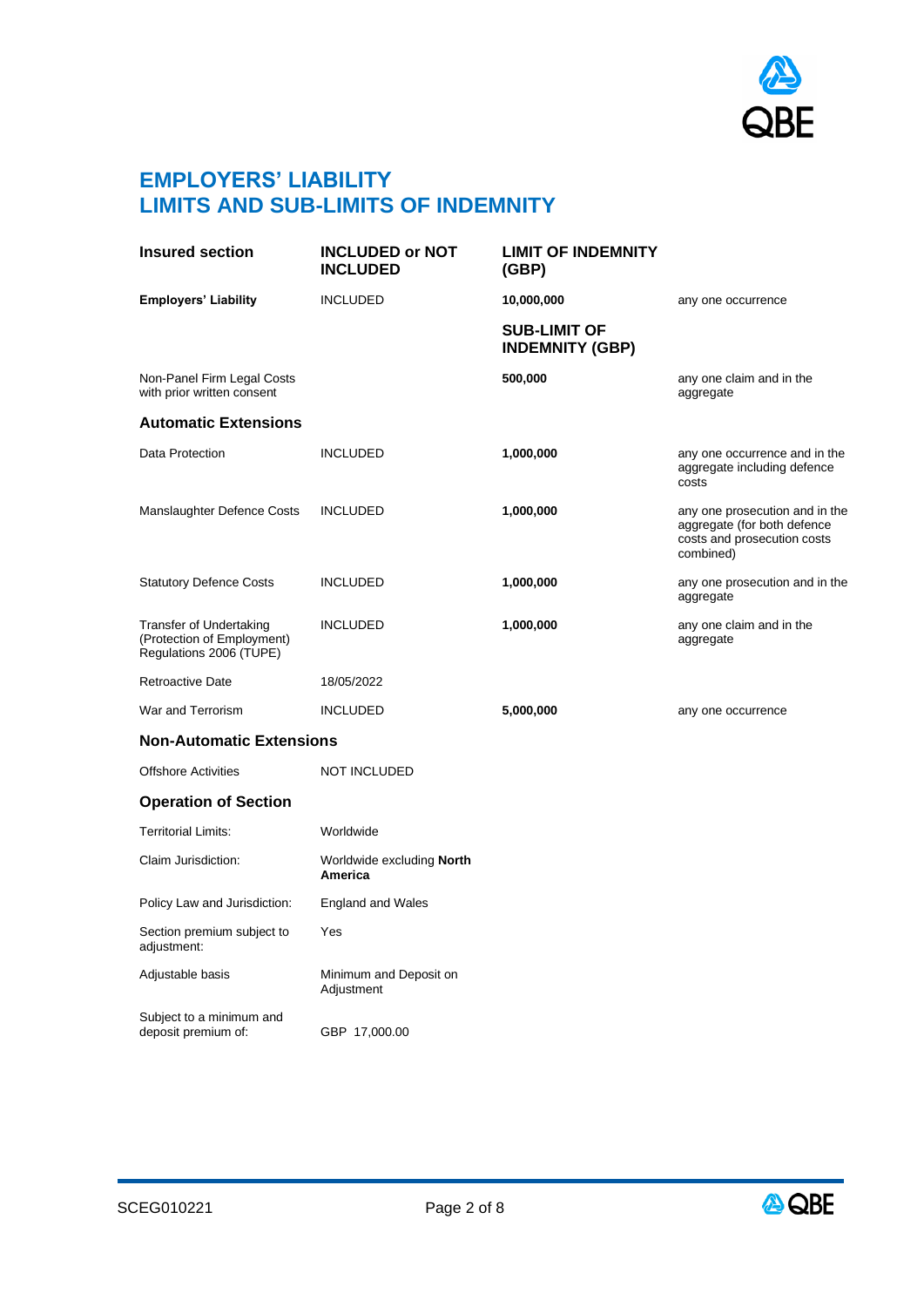

### **GENERAL LIABILITY LIMITS AND SUB-LIMITS OF INDEMNITY**

| <b>Insured section</b>                                   | <b>INCLUDED or NOT</b><br><b>INCLUDED</b> | <b>LIMIT OF INDEMNITY</b><br>(GBP)            |                                                                                                           |
|----------------------------------------------------------|-------------------------------------------|-----------------------------------------------|-----------------------------------------------------------------------------------------------------------|
| <b>General Liability</b>                                 | <b>INCLUDED</b>                           |                                               |                                                                                                           |
| <b>Public Liability</b>                                  | <b>INCLUDED</b>                           | 10,000,000                                    | any one occurrence                                                                                        |
| <b>Product Liability</b>                                 | <b>INCLUDED</b>                           | 10,000,000                                    | any one occurrence and in the<br>aggregate                                                                |
| <b>Pollution Liability</b>                               | <b>INCLUDED</b>                           | 10,000,000                                    | any one occurrence and in the<br>aggregate                                                                |
|                                                          |                                           | <b>SUB-LIMIT OF</b><br><b>INDEMNITY (GBP)</b> |                                                                                                           |
| Non-Panel Firm Legal Costs<br>with prior written consent |                                           | 500,000                                       | any one claim and in the<br>aggregate                                                                     |
| <b>Automatic</b><br><b>Extensions</b>                    |                                           |                                               |                                                                                                           |
| <b>Advertising Liability</b>                             | NOT INCLUDED                              |                                               |                                                                                                           |
| <b>Environmental Statutory</b><br>Liability              | <b>INCLUDED</b>                           | 1,000,000                                     | any one occurrence and in the<br>aggregate including defence<br>costs                                     |
| Financial Loss (tort only)                               | <b>INCLUDED</b>                           | 250,000                                       | any one claim and in the<br>aggregate including defence<br>costs                                          |
| <b>Retroactive Date</b>                                  | 18/05/2022                                |                                               |                                                                                                           |
| Manslaughter Defence Costs                               | <b>INCLUDED</b>                           | 1,000,000                                     | any one prosecution and in<br>the aggregate (for both<br>defence costs and prosecution<br>costs combined) |
| <b>Statutory Defence Costs</b>                           | <b>INCLUDED</b>                           | 1,000,000                                     | any one prosecution and in<br>the aggregate                                                               |
| <b>Non-Automatic Extensions</b>                          |                                           |                                               |                                                                                                           |
| Accidental Discovery of<br>Asbestos                      | <b>NOT INCLUDED</b>                       |                                               |                                                                                                           |
| <b>Retroactive Date</b>                                  | NOT APPLICABLE                            |                                               |                                                                                                           |
| Data Protection                                          | <b>INCLUDED</b>                           | 1,000,000                                     | any one occurrence and in the<br>aggregate including defence<br>costs                                     |
| North American Jurisdiction                              | <b>NOT INCLUDED</b>                       |                                               |                                                                                                           |
| Terrorism                                                | <b>INCLUDED</b>                           | 1,000,000                                     | any one occurrence and in the<br>aggregate                                                                |
| <b>Unmanned Aerial Vehicles</b>                          | <b>INCLUDED</b>                           | 1,000,000                                     | any one insured event<br>including defence costs                                                          |

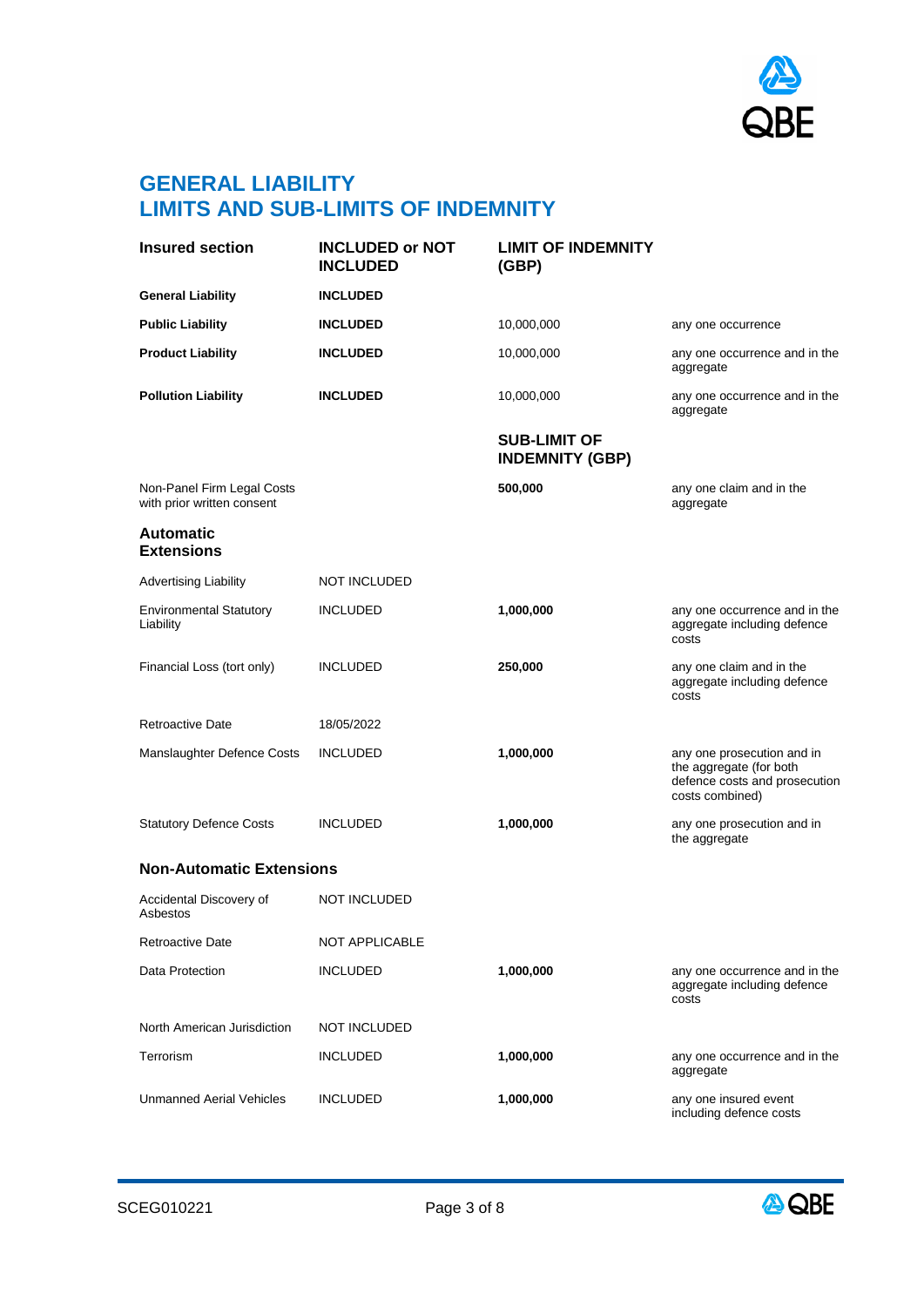

### **Operation of Section**

| <b>Territorial Limits</b>                       | Worldwide                                   |
|-------------------------------------------------|---------------------------------------------|
| Claims Jurisdiction                             | Worldwide excluding <b>North</b><br>America |
| Policy Law and Jurisdiction                     | <b>England and Wales</b>                    |
| Section premium subject to<br>adjustment        | Yes                                         |
| Adjustable basis                                | Minimum and Deposit on<br>Adjustment        |
| Subject to a minimum and<br>deposit premium of: | GBP<br>8.000.00                             |

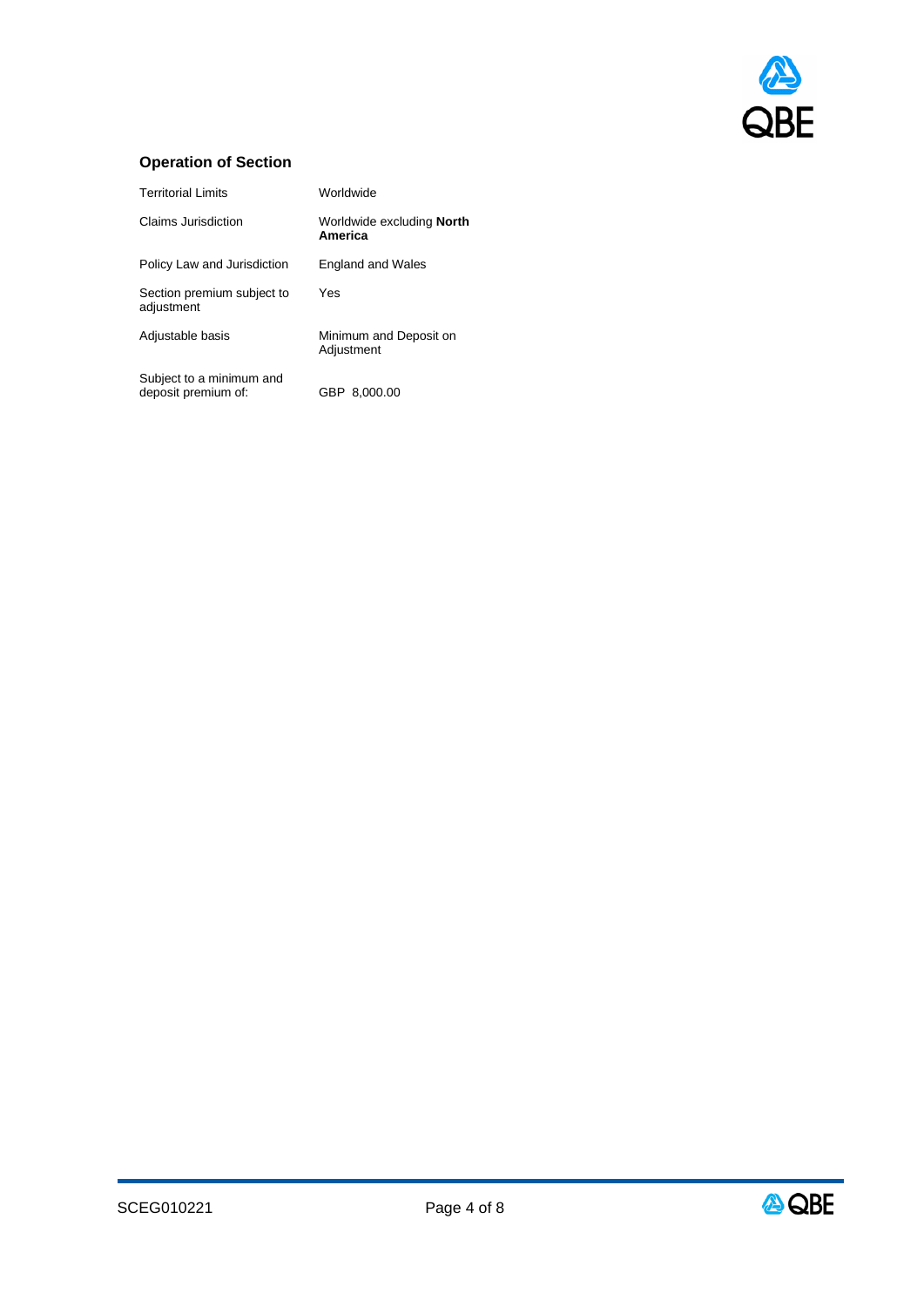

### **EMPLOYERS' LIABILITY AND GENERAL LIABILITY EXCESSES**

| Insured section                                   |                       | Excess (GBP) |                                                                           |
|---------------------------------------------------|-----------------------|--------------|---------------------------------------------------------------------------|
| <b>Employers' Liability</b>                       | <b>NOT APPLICABLE</b> |              |                                                                           |
| <b>General Liability</b>                          | <b>APPLICABLE</b>     |              |                                                                           |
| In respect of Public Liability                    | <b>APPLICABLE</b>     | 1,000        | any one claim excluding<br>bodily injury                                  |
| In respect of Products Liability                  | <b>APPLICABLE</b>     | 1,000        | any one claim excluding<br>bodily injury                                  |
| In respect of Pollution Liability                 | <b>APPLICABLE</b>     | 1,000        | any one claim excluding<br>bodily injury                                  |
| Other than the following:                         |                       |              |                                                                           |
| In respect of Advertising Liability               | <b>NOT APPLICABLE</b> |              |                                                                           |
| In respect of Accidental Discovery of<br>Asbestos | <b>NOT APPLICABLE</b> |              |                                                                           |
| In respect of Financial Loss                      | <b>APPLICABLE</b>     | 10%<br>5,000 | of any one claim; or<br>of any one claim<br>(whichever amount is greater) |
| In respect of North America Jurisdiction          | <b>NOT APPLICABLE</b> |              |                                                                           |



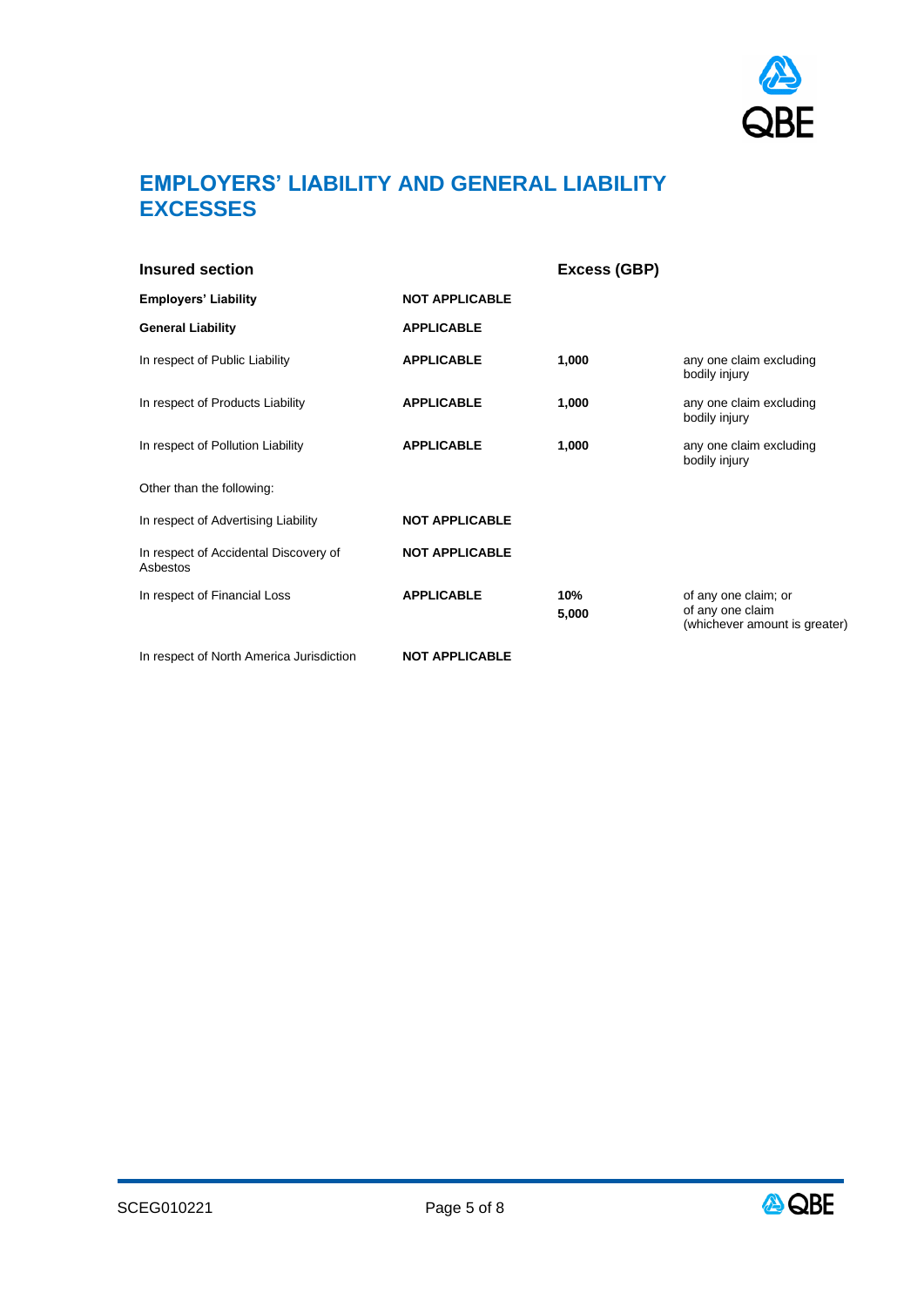

**LIMIT OF INDEMNITY (GBP)**

### **CRISIS MANAGEMENT LIMIT OF INDEMNITY**

| <b>Insured section</b>   | <b>INCLUDED or NOT</b><br><b>INCLUDED</b> | <b>LIMIT OF INDEMNITY</b> |
|--------------------------|-------------------------------------------|---------------------------|
| <b>Crisis Management</b> | <b>NOT INCLUDED</b>                       |                           |

### **EXCESS**

| Insured section          |                       |
|--------------------------|-----------------------|
| <b>Crisis Management</b> | <b>NOT APPLICABLE</b> |

**Insured section Excess (GBP)**

**PREMIUMS**

| <b>Payment Details</b>                                           | (GBP)                 |
|------------------------------------------------------------------|-----------------------|
| <b>Annual Policy Premium</b><br>UK IPT 25,000.00 @ 12.00%        | 25,000.00<br>3,000.00 |
| Premium payable by this transaction<br>UK IPT 25,000.00 @ 12.00% | 25,000.00<br>3,000.00 |
| Total payable                                                    | 28,000.00             |
| Premium payment date(s)<br>18th August 2022                      |                       |

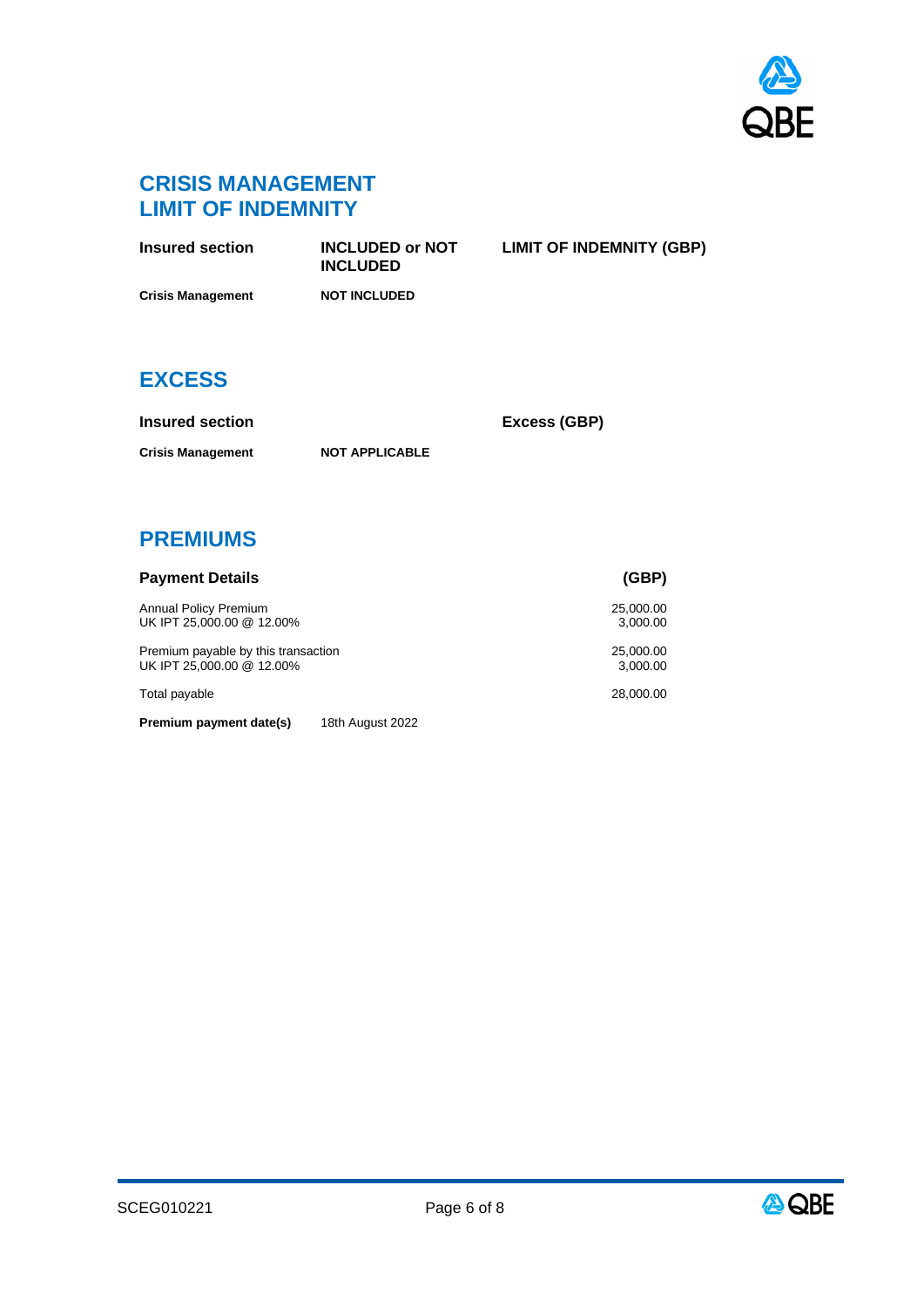

### **ENDORSEMENTS**

| <b>Policy Number:</b>       | Y130081QBE0122A          | <b>Policy Wording Reference: PCEG010221</b> |  |
|-----------------------------|--------------------------|---------------------------------------------|--|
| <b>Period of Insurance:</b> | <b>From: 18 May 2022</b> | <b>To:</b> 17 May 2023                      |  |
| <b>Issue Number</b>         | 000                      |                                             |  |

This **schedule** sets out additional clauses that form part of the **policy**. The undernoted clauses amend the **insured section** and / or clause stated and is each otherwise subject to the terms and conditions of this **policy**.

#### **ZZACOC Condition: Coinsurance clause**

In accordance with the General terms and conditions herein the word **insurer** is deemed to mean the under noted insurance firms each for the proportion set against their name. The proportion shown next to its stamp is deemed to mean the proportion set down below. The lead **insurer** is duly authorised by the other firms to witness this **policy** on their behalf.

| <b>Insurer</b>                    | Proportion (per cent) |
|-----------------------------------|-----------------------|
| QBE UK Limited - lead insurer     | 21%                   |
| <b>QBE Casualty Syndicate 386</b> | 79%                   |
|                                   | Total: 100%           |

The liability of an insurer under this contract is several and not joint with other insurers' party to this contract. An insurer is liable only for the proportion of liability it has underwritten. An insurer is not jointly liable for the proportion of liability underwritten by any other insurer. Nor is an insurer otherwise responsible for any liability of any other insurer that may underwrite this contract.

In the case of a Lloyd's syndicate, each member of the syndicate (rather than the syndicate itself) is an insurer. Each member has underwritten a proportion of the total shown for the syndicate (that total itself being the total of the proportions underwritten by all the members of the syndicate taken together). The liability of each member of the syndicate is several and not joint with other members. A member is liable only for that member's proportion. A member is not jointly liable for any other member's proportion. Nor is any member otherwise responsible for any liability of any other insurer that may underwrite this contract. The business address of each member is Lloyd's, One Lime Street, London EC3M 7HA. The identity of each member of a Lloyd's syndicate and their respective proportion may be obtained by writing to Market Services, Lloyd's, at the above address.

The final clause of the **policy** under the section heading Complaints specifies that the Company Market and Lloyd's underwriters are covered by the Financial Services Compensation Scheme and that the **insured** maybe entitled to compensation from the Scheme if the **insurer** is unable to meet its obligations under this contract.

Clause: ZZACOC 020918

#### **ZZAHWS Condition: Hazardous waste: Deliberate disposal thereof**

The following clause is incorporated in and forms part of the Conditions precedent to Public Products and Pollution liability section of this **policy**:

It is a condition precedent to the **insurer's** liability under this insurance that the **insured** will not deliberately deposit or dispose of hazardous waste for which the **insured** does not hold a licence.

For the purpose of this clause, hazardous waste shall be as defined by the relevant regulatory authority responsible for the removal of waste.

Clause: ZZAHWS010114